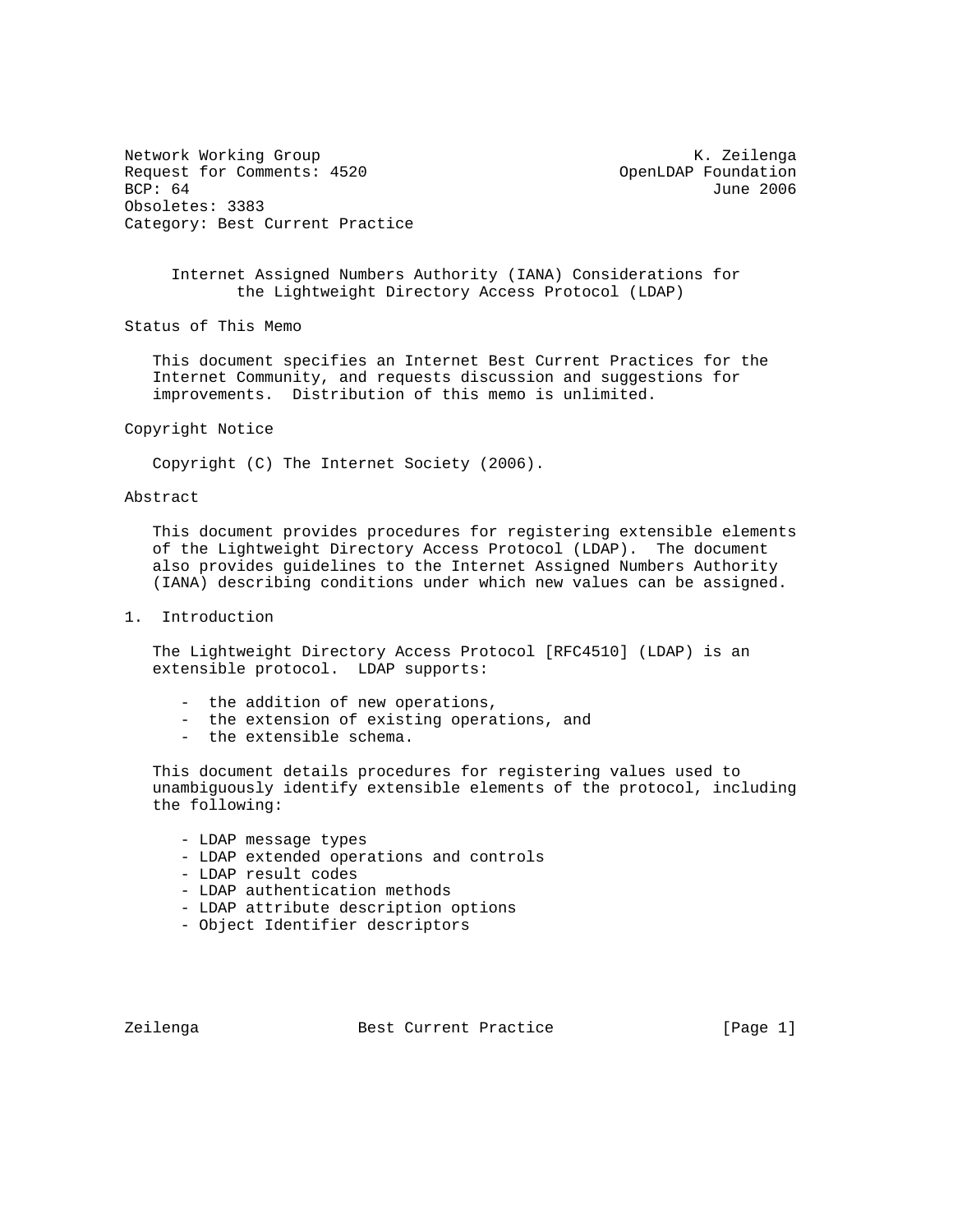These registries are maintained by the Internet Assigned Numbers Authority (IANA).

 In addition, this document provides guidelines to IANA describing the conditions under which new values can be assigned.

This document replaces RFC 3383.

2. Terminology and Conventions

This section details terms and conventions used in this document.

2.1. Policy Terminology

 The terms "IESG Approval", "Standards Action", "IETF Consensus", "Specification Required", "First Come First Served", "Expert Review", and "Private Use" are used as defined in BCP 26 [RFC2434].

 The term "registration owner" (or "owner") refers to the party authorized to change a value's registration.

2.2. Requirement Terminology

 The key words "MUST", "MUST NOT", "REQUIRED", "SHALL", "SHALL NOT", "SHOULD", "SHOULD NOT", "RECOMMENDED", "MAY", and "OPTIONAL" in this document are to be interpreted as described in BCP 14 [RFC2119]. In this case, "the specification", as used by BCP 14, refers to the processing of protocols being submitted to the IETF standards process.

2.3. Common ABNF Productions

 A number of syntaxes in this document are described using ABNF [RFC4234]. These syntaxes rely on the following common productions:

```
ALPHA = 8x41-5A / 8x61-7A ; "A"-"Z" / "a"-"z"
LDIGIT = <math>\frac{2 \times 31 - 39}{7} ; "1"-"9"
\text{Diff} = \text{$}x30 \text{ / } \text{LDIGIT} ; "0"-"9"HYPHEN = x^2D ; "-"
         DOT = <math>\frac{2}{3} \times 2E</math> ; "."
          number = DIGIT / ( LDIGIT 1*DIGIT )
          keychar = ALPHA / DIGIT / HYPHEN
          leadkeychar = ALPHA
          keystring = leadkeychar *keychar
         keyword = keystring
```
Keywords are case insensitive.

Zeilenga Best Current Practice [Page 2]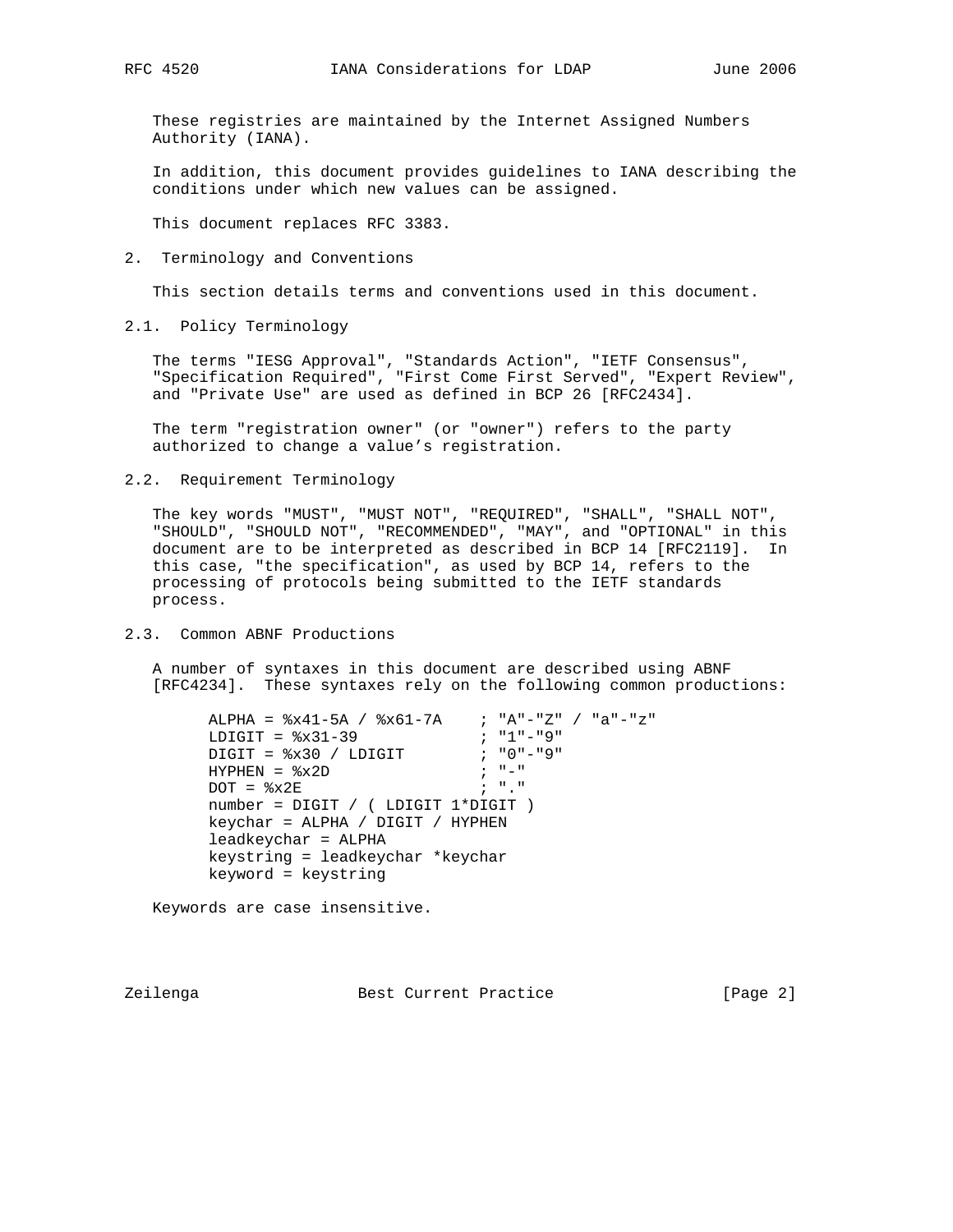# 3. IANA Considerations for LDAP

 This section details each kind of protocol value that can be registered and provides IANA guidelines on how to assign new values.

IANA may reject obviously bogus registrations.

 LDAP values specified in RFCs MUST be registered. Other LDAP values, except those in private-use name spaces, SHOULD be registered. RFCs SHOULD NOT reference, use, or otherwise recognize unregistered LDAP values.

3.1. Object Identifiers

 Numerous LDAP schema and protocol elements are identified by Object Identifiers (OIDs) [X.680]. Specifications that assign OIDs to elements SHOULD state who delegated the OIDs for their use.

 For IETF-developed elements, specifications SHOULD use OIDs under "Internet Directory Numbers" (1.3.6.1.1.x). For elements developed by others, any properly delegated OID can be used, including those under "Internet Directory Numbers" (1.3.6.1.1.x) or "Internet Private Enterprise Numbers" (1.3.6.1.4.1.x).

 Internet Directory Numbers (1.3.6.1.1.x) will be assigned upon Expert Review with Specification Required. Only one OID per specification will be assigned. The specification MAY then assign any number of OIDs within this arc without further coordination with IANA.

 Internet Private Enterprise Numbers (1.3.6.1.4.1.x) are assigned by IANA <http://www.iana.org/cgi-bin/enterprise.pl>. Practices for IANA assignment of Internet Private Enterprise Numbers are detailed in RFC 2578 [RFC2578].

 To avoid interoperability problems between early implementations of a "work in progress" and implementations of the published specification (e.g., the RFC), experimental OIDs SHOULD be used in "works in progress" and early implementations. OIDs under the Internet Experimental OID arc  $(1.3.6.1.3.x)$  may be used for this purpose. Practices for IANA assignment of these Internet Experimental numbers are detailed in RFC 2578 [RFC2578].

3.2. Protocol Mechanisms

 LDAP provides a number of Root DSA-Specific Entry (DSE) attributes for discovery of protocol mechanisms identified by OIDs, including the supportedControl, supportedExtension, and supportedFeatures attributes [RFC4512].

Zeilenga **Best Current Practice Best Current** Practice **Exercise** [Page 3]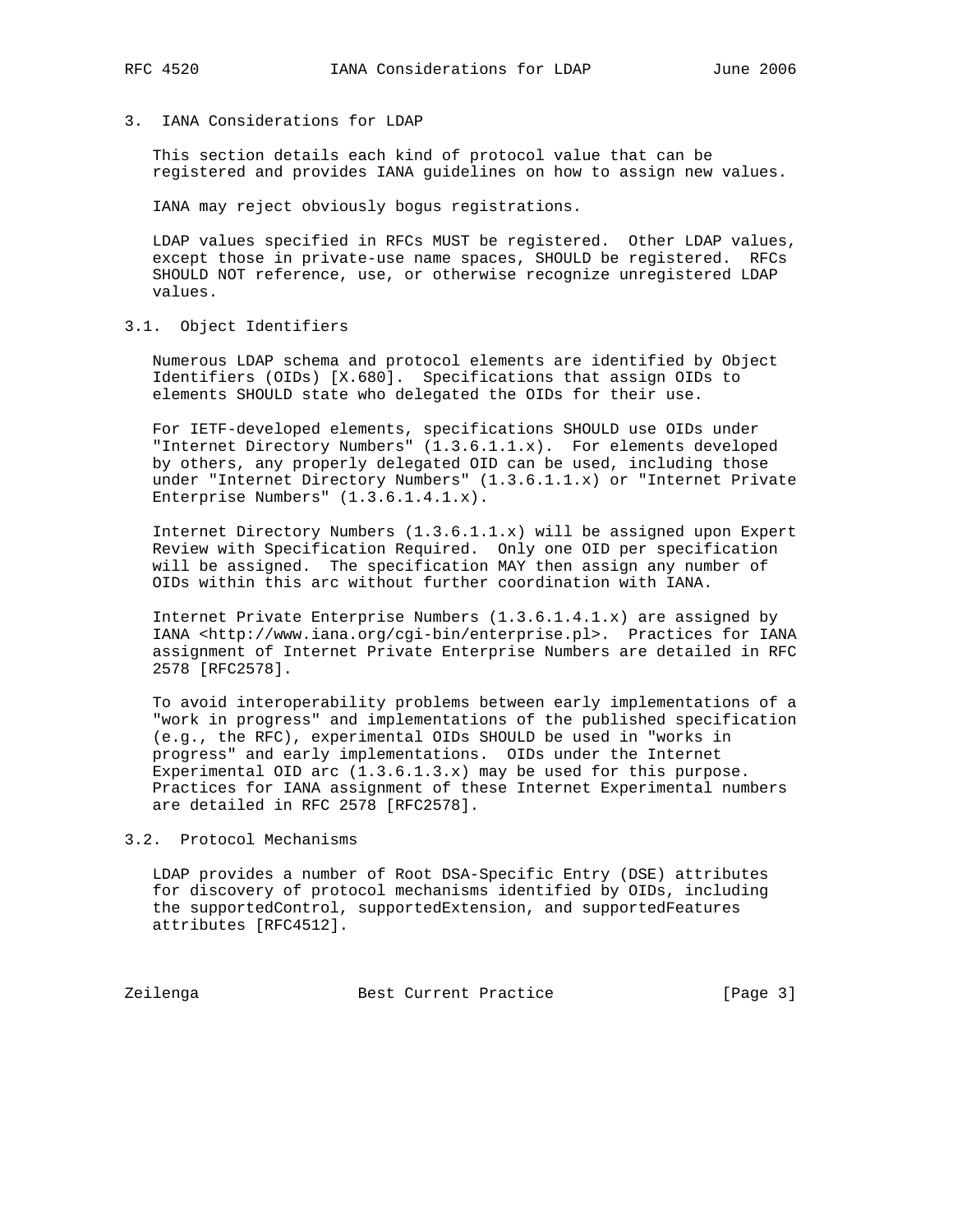A registry of OIDs used for discovery of protocol mechanisms is provided to allow implementors and others to locate the technical specification for these protocol mechanisms. Future specifications of additional Root DSE attributes holding values identifying protocol mechanisms MAY extend this registry for their values.

 Protocol mechanisms are registered on a First Come First Served basis.

3.3. LDAP Syntaxes

 This registry provides a listing of LDAP syntaxes [RFC4512]. Each LDAP syntax is identified by an OID. This registry is provided to allow implementors and others to locate the technical specification describing a particular LDAP Syntax.

 LDAP Syntaxes are registered on a First Come First Served with Specification Required basis.

- Note: Unlike object classes, attribute types, and various other kinds of schema elements, descriptors are not used in LDAP to identify LDAP Syntaxes.
- 3.4. Object Identifier Descriptors

 LDAP allows short descriptive names (or descriptors) to be used instead of a numeric Object Identifier to identify select protocol extensions [RFC4511], schema elements [RFC4512], LDAP URL [RFC4516] extensions, and other objects.

 Although the protocol allows the same descriptor to refer to different object identifiers in certain cases and the registry supports multiple registrations of the same descriptor (each indicating a different kind of schema element and different object identifier), multiple registrations of the same descriptor are to be avoided. All such multiple registration requests require Expert Review.

 Descriptors are restricted to strings of UTF-8 [RFC3629] encoded Unicode characters restricted by the following ABNF:

name = keystring

Descriptors are case insensitive.

 Multiple names may be assigned to a given OID. For purposes of registration, an OID is to be represented in numeric OID form (e.g., 1.1.0.23.40) conforming to the following ABNF:

Zeilenga **Best Current Practice** [Page 4]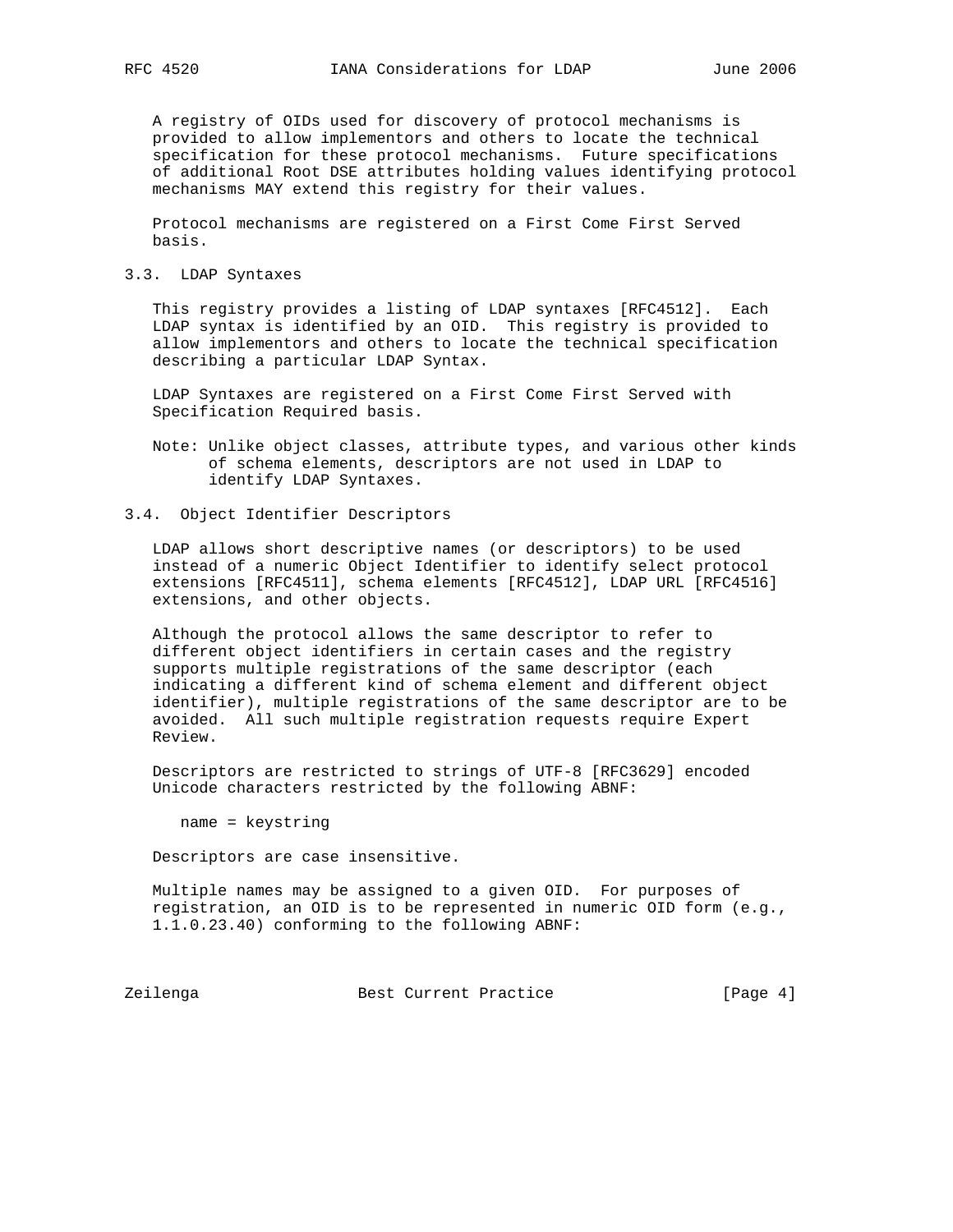numericoid = number 1\*( DOT number )

 While the protocol places no maximum length restriction upon descriptors, they should be short. Descriptors longer than 48 characters may be viewed as too long to register.

 A value ending with a hyphen ("-") reserves all descriptors that start with that value. For example, the registration of the option "descrFamily-" reserves all options that start with "descrFamily-" for some related purpose.

 Descriptors beginning with "x-" are for Private Use and cannot be registered.

 Descriptors beginning with "e-" are reserved for experiments and will be registered on a First Come First Served basis.

All other descriptors require Expert Review to be registered.

The registrant need not "own" the OID being named.

 The OID name space is managed by the ISO/IEC Joint Technical Committee 1 - Subcommittee 6.

3.5. AttributeDescription Options

 An AttributeDescription [RFC4512] can contain zero or more options specifying additional semantics. An option SHALL be restricted to a string of UTF-8 encoded Unicode characters limited by the following ABNF:

option = keystring

Options are case insensitive.

 While the protocol places no maximum length restriction upon option strings, they should be short. Options longer than 24 characters may be viewed as too long to register.

 Values ending with a hyphen ("-") reserve all option names that start with the name. For example, the registration of the option "optionFamily-" reserves all options that start with "optionFamily-" for some related purpose.

 Options beginning with "x-" are for Private Use and cannot be registered.

Zeilenga Best Current Practice [Page 5]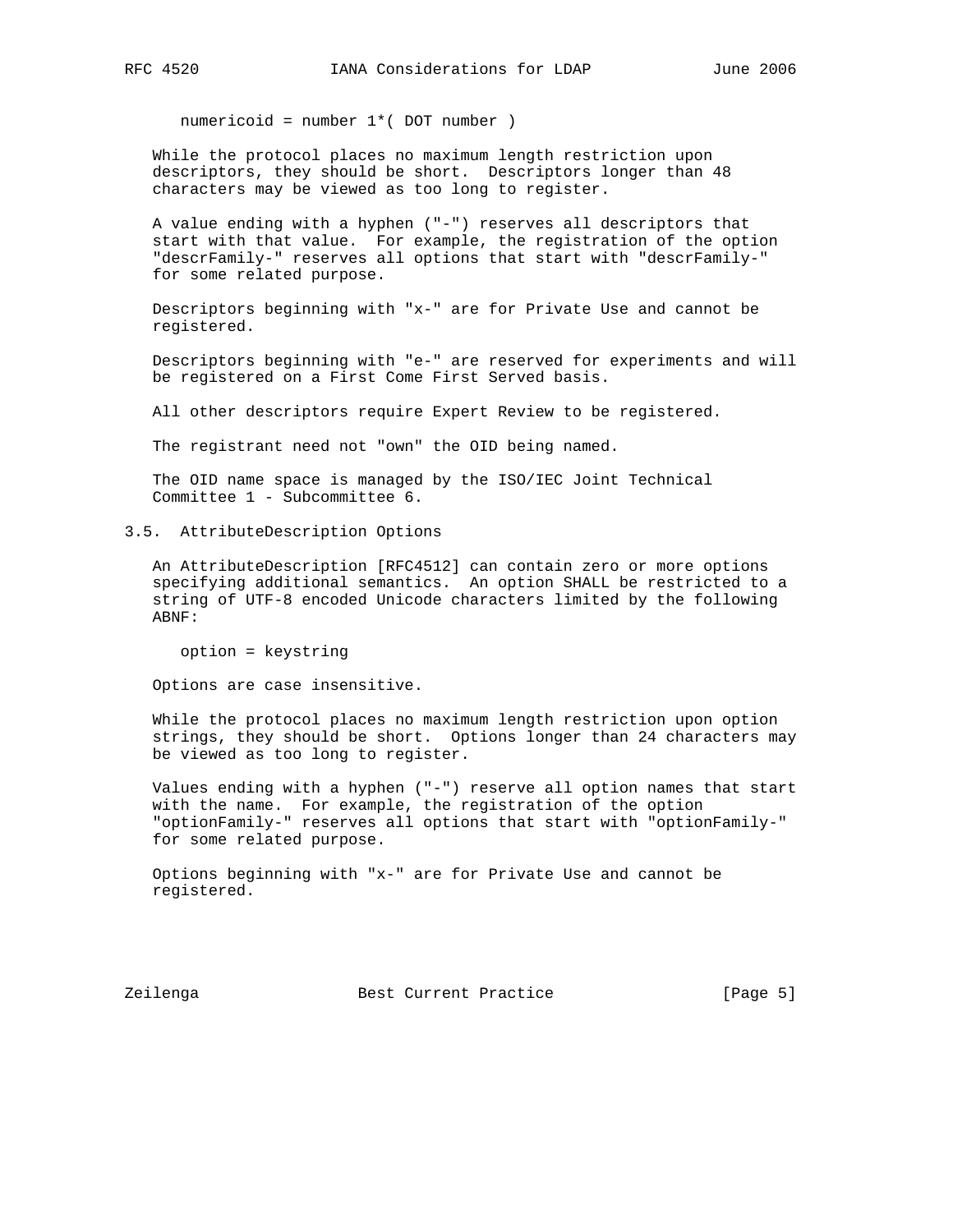Options beginning with "e-" are reserved for experiments and will be registered on a First Come First Served basis.

 All other options require Standards Action or Expert Review with Specification Required to be registered.

3.6. LDAP Message Types

 Each protocol message is encapsulated in an LDAPMessage envelope [RFC4511. The protocolOp CHOICE indicates the type of message encapsulated. Each message type consists of an ASN.1 identifier in the form of a keyword and a non-negative choice number. The choice number is combined with the class (APPLICATION) and data type (CONSTRUCTED or PRIMITIVE) to construct the BER tag in the message's encoding. The choice numbers for existing protocol messages are implicit in the protocol's ASN.1 defined in [RFC4511].

New values will be registered upon Standards Action.

 Note: LDAP provides extensible messages that reduce but do not eliminate the need to add new message types.

3.7. LDAP Authentication Method

 The LDAP Bind operation supports multiple authentication methods [RFC4511]. Each authentication choice consists of an ASN.1 identifier in the form of a keyword and a non-negative integer.

 The registrant SHALL classify the authentication method usage using one of the following terms:

 COMMON - method is appropriate for common use on the Internet. LIMITED USE - method is appropriate for limited use. OBSOLETE - method has been deprecated or otherwise found to be inappropriate for any use.

 Methods without publicly available specifications SHALL NOT be classified as COMMON. New registrations of the class OBSOLETE cannot be registered.

 New authentication method integers in the range 0-1023 require Standards Action to be registered. New authentication method integers in the range 1024-4095 require Expert Review with Specification Required. New authentication method integers in the range 4096-16383 will be registered on a First Come First Served basis. Keywords associated with integers in the range 0-4095 SHALL NOT start with "e-" or "x-". Keywords associated with integers in

Zeilenga **Best Current Practice Best Current Practice Exercise** [Page 6]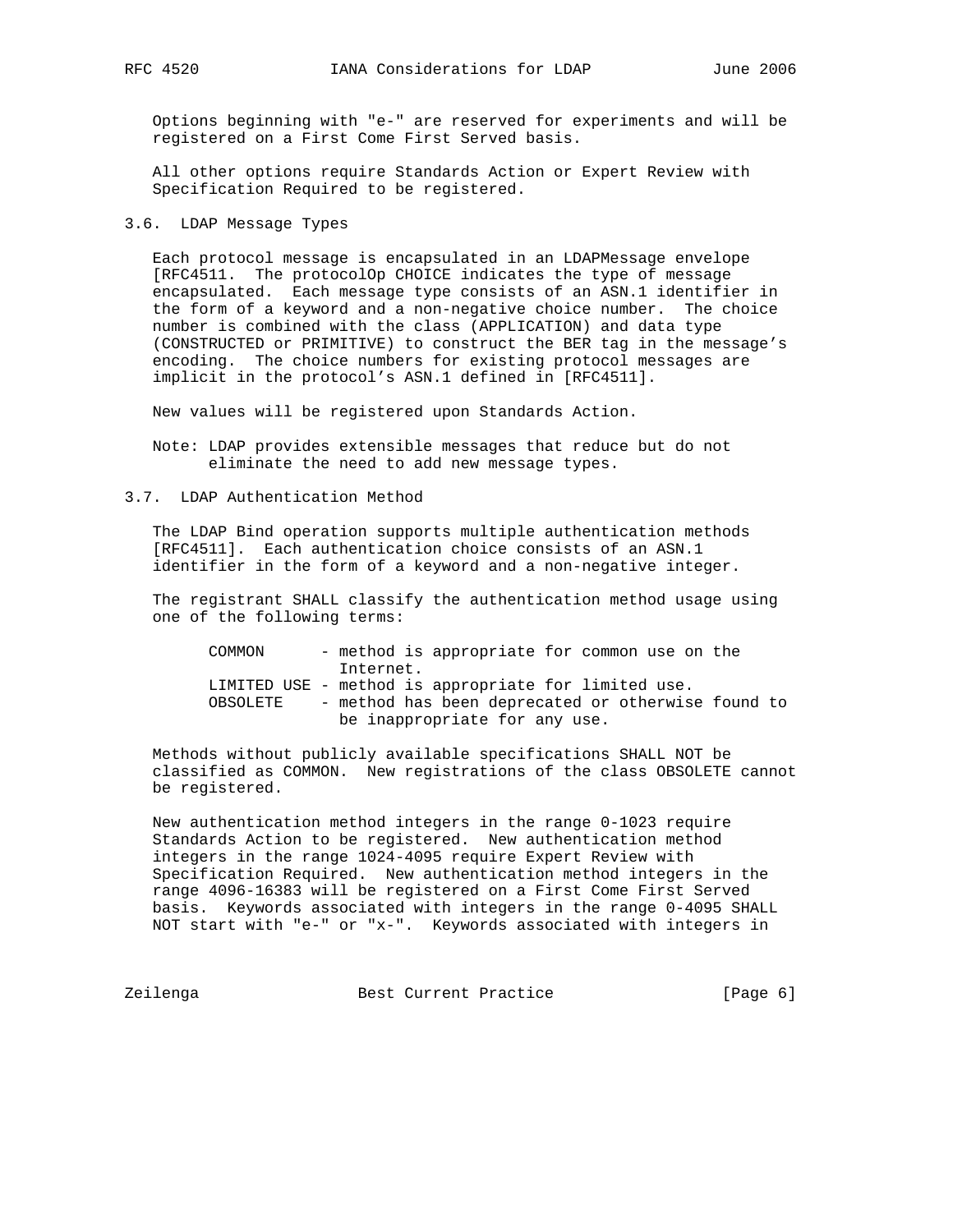the range 4096-16383 SHALL start with "e-". Values greater than or equal to 16384 and keywords starting with "x-" are for Private Use and cannot be registered.

- Note: LDAP supports Simple Authentication and Security Layers [RFC4422] as an authentication choice. SASL is an extensible authentication framework.
- 3.8. LDAP Result Codes

 LDAP result messages carry a resultCode enumerated value to indicate the outcome of the operation [RFC4511]. Each result code consists of an ASN.1 identifier in the form of a keyword and a non-negative integer.

 New resultCodes integers in the range 0-1023 require Standards Action to be registered. New resultCode integers in the range 1024-4095 require Expert Review with Specification Required. New resultCode integers in the range 4096-16383 will be registered on a First Come First Served basis. Keywords associated with integers in the range 0-4095 SHALL NOT start with "e-" or "x-". Keywords associated with integers in the range 4096-16383 SHALL start with "e-". Values greater than or equal to 16384 and keywords starting with "x-" are for Private Use and cannot be registered.

#### 3.9. LDAP Search Scope

 LDAP SearchRequest messages carry a scope-enumerated value to indicate the extent of search within the DIT [RFC4511]. Each search value consists of an ASN.1 identifier in the form of a keyword and a non-negative integer.

 New scope integers in the range 0-1023 require Standards Action to be registered. New scope integers in the range 1024-4095 require Expert Review with Specification Required. New scope integers in the range 4096-16383 will be registered on a First Come First Served basis. Keywords associated with integers in the range 0-4095 SHALL NOT start with "e-" or "x-". Keywords associated with integers in the range 4096-16383 SHALL start with "e-". Values greater than or equal to 16384 and keywords starting with "x-" are for Private Use and cannot be registered.

## 3.10. LDAP Filter Choice

 LDAP filters are used in making assertions against an object represented in the directory [RFC4511]. The Filter CHOICE indicates a type of assertion. Each Filter CHOICE consists of an ASN.1 identifier in the form of a keyword and a non-negative choice number.

Zeilenga **Best Current Practice** [Page 7]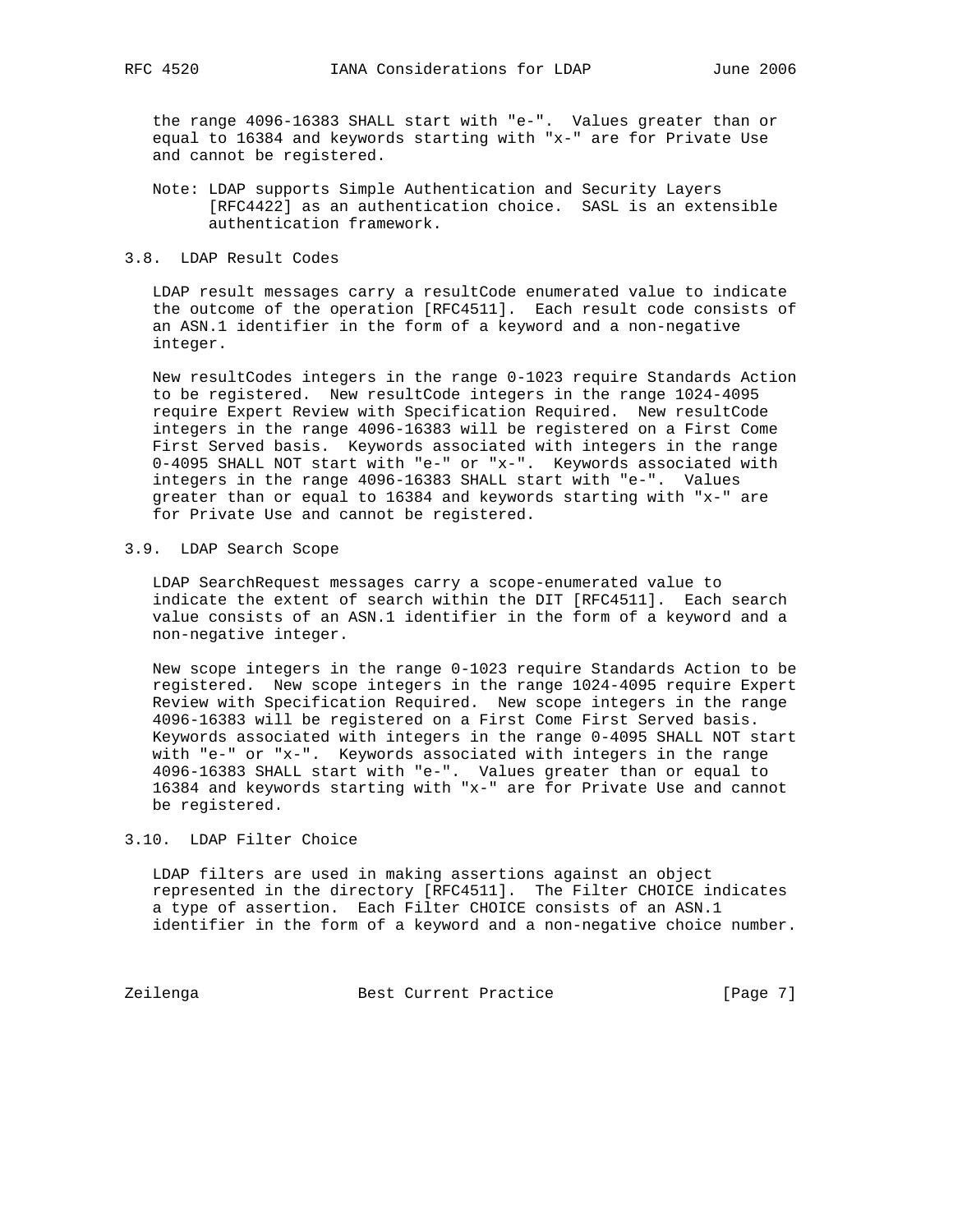The choice number is combined with the class (APPLICATION) and data type (CONSTRUCTED or PRIMITIVE) to construct the BER tag in the message's encoding.

 Note: LDAP provides the extensibleMatching choice, which reduces but does not eliminate the need to add new filter choices.

3.11. LDAP ModifyRequest Operation Type

 The LDAP ModifyRequest carries a sequence of modification operations [RFC4511]. Each kind (e.g., add, delete, replace) of operation consists of an ASN.1 identifier in the form of a keyword and a non negative integer.

 New operation type integers in the range 0-1023 require Standards Action to be registered. New operation type integers in the range 1024-4095 require Expert Review with Specification Required. New operation type integers in the range 4096-16383 will be registered on a First Come First Served basis. Keywords associated with integers in the range 0-4095 SHALL NOT start with "e-" or "x-". Keywords associated with integers in the range 4096-16383 SHALL start with "e-". Values greater than or equal to 16384 and keywords starting with "x-" are for Private Use and cannot be registered.

3.12. LDAP authzId Prefixes

 Authorization Identities in LDAP are strings conforming to the <authzId> production [RFC4513]. This production is extensible. Each new specific authorization form is identified by a prefix string conforming to the following ABNF:

 prefix = keystring COLON COLON =  $x3A$  ; COLON (":" U+003A)

Prefixes are case insensitive.

 While the protocol places no maximum length restriction upon prefix strings, they should be short. Prefixes longer than 12 characters may be viewed as too long to register.

 Prefixes beginning with "x-" are for Private Use and cannot be registered.

 Prefixes beginning with "e-" are reserved for experiments and will be registered on a First Come First Served basis.

 All other prefixes require Standards Action or Expert Review with Specification Required to be registered.

Zeilenga **Best Current Practice** [Page 8]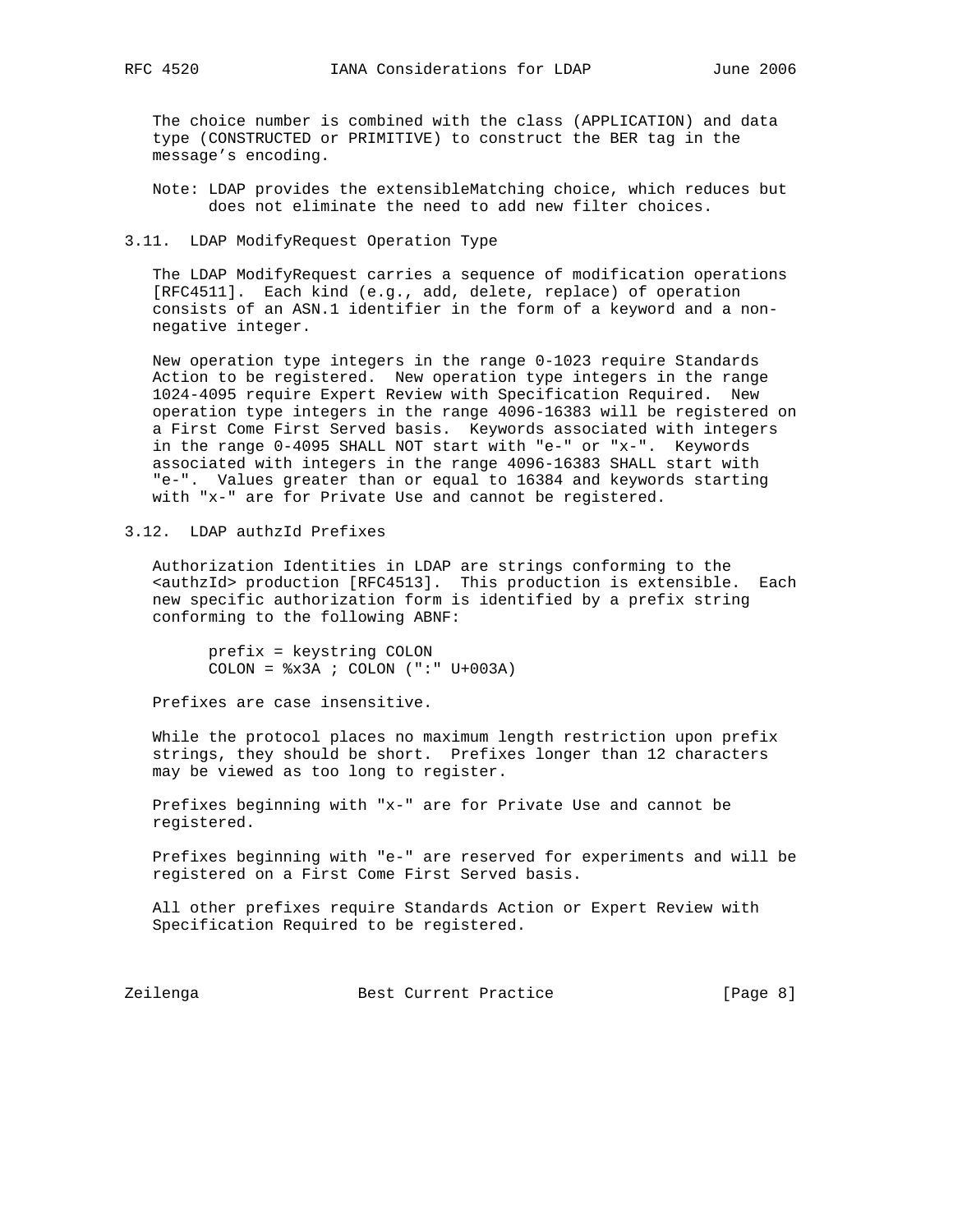#### 3.13. Directory Systems Names

 The IANA-maintained "Directory Systems Names" registry [IANADSN] of valid keywords for well-known attributes was used in the LDAPv2 string representation of a distinguished name [RFC1779]. LDAPv2 is now Historic [RFC3494].

 Directory systems names are not known to be used in any other context. LDAPv3 [RFC4514] uses Object Identifier Descriptors [Section 3.2] (which have a different syntax than directory system names).

 New Directory System Names will no longer be accepted. For historical purposes, the current list of registered names should remain publicly available.

4. Registration Procedure

 The procedure given here MUST be used by anyone who wishes to use a new value of a type described in Section 3 of this document.

 The first step is for the requester to fill out the appropriate form. Templates are provided in Appendix A.

 If the policy is Standards Action, the completed form SHOULD be provided to the IESG with the request for Standards Action. Upon approval of the Standards Action, the IESG SHALL forward the request (possibly revised) to IANA. The IESG SHALL be regarded as the registration owner of all values requiring Standards Action.

 If the policy is Expert Review, the requester SHALL post the completed form to the <directory@apps.ietf.org> mailing list for public review. The review period is two (2) weeks. If a revised form is later submitted, the review period is restarted. Anyone may subscribe to this list by sending a request to <directory request@apps.ietf.org>. During the review, objections may be raised by anyone (including the Expert) on the list. After completion of the review, the Expert, based on public comments, SHALL either approve the request and forward it to the IANA OR deny the request. In either case, the Expert SHALL promptly notify the requester of the action. Actions of the Expert may be appealed [RFC2026]. The Expert is appointed by Applications Area Directors. The requester is viewed as the registration owner of values registered under Expert Review.

 If the policy is First Come First Served, the requester SHALL submit the completed form directly to the IANA: <iana@iana.org>. The requester is viewed as the registration owner of values registered under First Come First Served.

Zeilenga **Best Current Practice** [Page 9]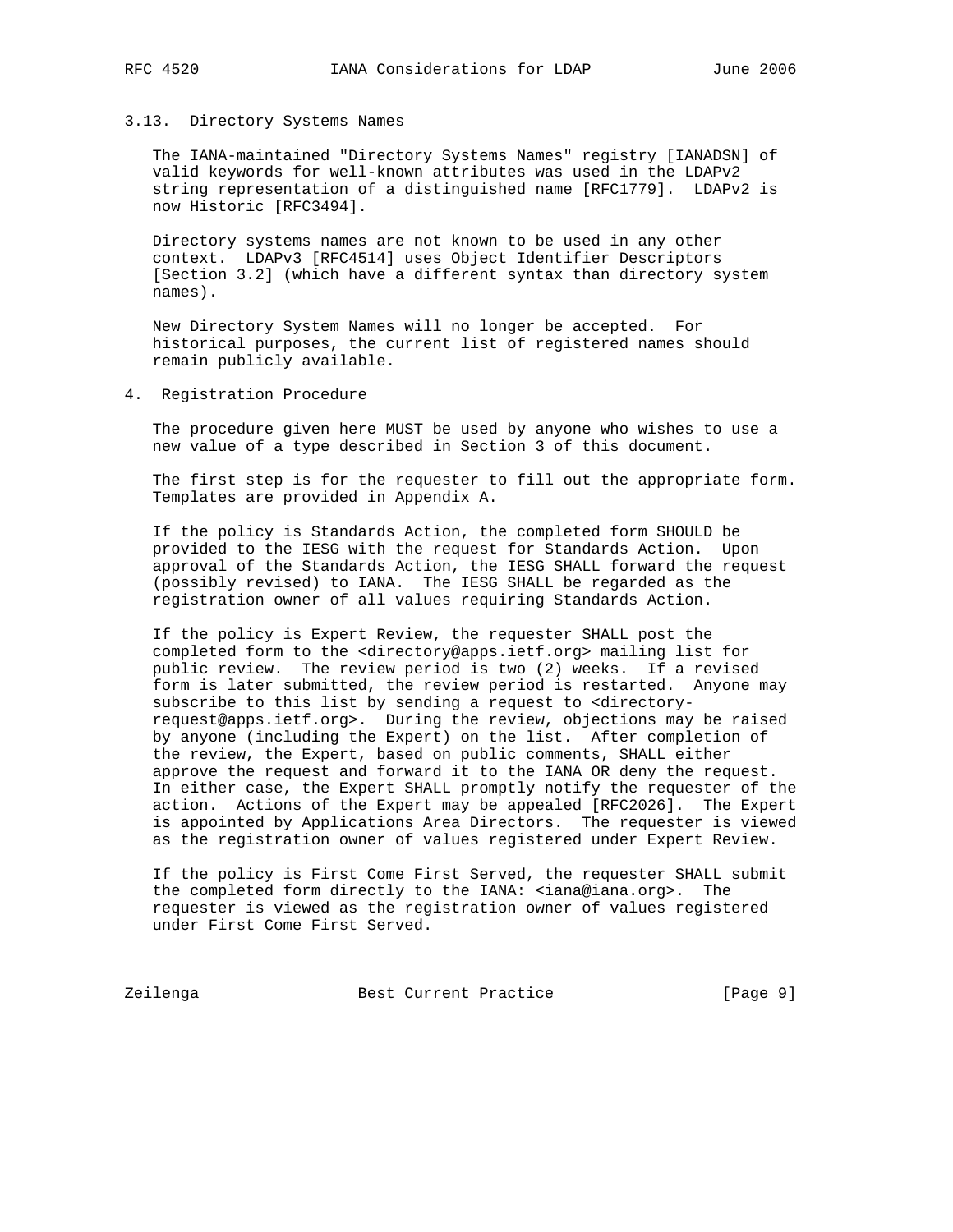Neither the Expert nor IANA will take position on the claims of copyright or trademark issues regarding completed forms.

 Prior to submission of the Internet Draft (I-D) to the RFC Editor but after IESG review and tentative approval, the document editor SHOULD revise the I-D to use registered values.

5. Registration Maintenance

This section discusses maintenance of registrations.

5.1. Lists of Registered Values

 IANA makes lists of registered values readily available to the Internet community on its web site: <http://www.iana.org/>.

5.2. Change Control

 The registration owner MAY update the registration subject to the same constraints and review as with new registrations. In cases where the registration owner is unable or is unwilling to make necessary updates, the IESG MAY assume ownership of the registration in order to update the registration.

5.3. Comments

 For cases where others (anyone other than the registration owner) have significant objections to the claims in a registration and the registration owner does not agree to change the registration, comments MAY be attached to a registration upon Expert Review. For registrations owned by the IESG, the objections SHOULD be addressed by initiating a request for Expert Review.

 The form of these requests is ad hoc, but MUST include the specific objections to be reviewed and SHOULD contain (directly or by reference) materials supporting the objections.

6. Security Considerations

 The security considerations detailed in BCP 26 [RFC2434] are generally applicable to this document. Additional security considerations specific to each name space are discussed in Section 3, where appropriate.

 Security considerations for LDAP are discussed in documents comprising the technical specification [RFC4510].

Zeilenga **Best Current Practice** [Page 10]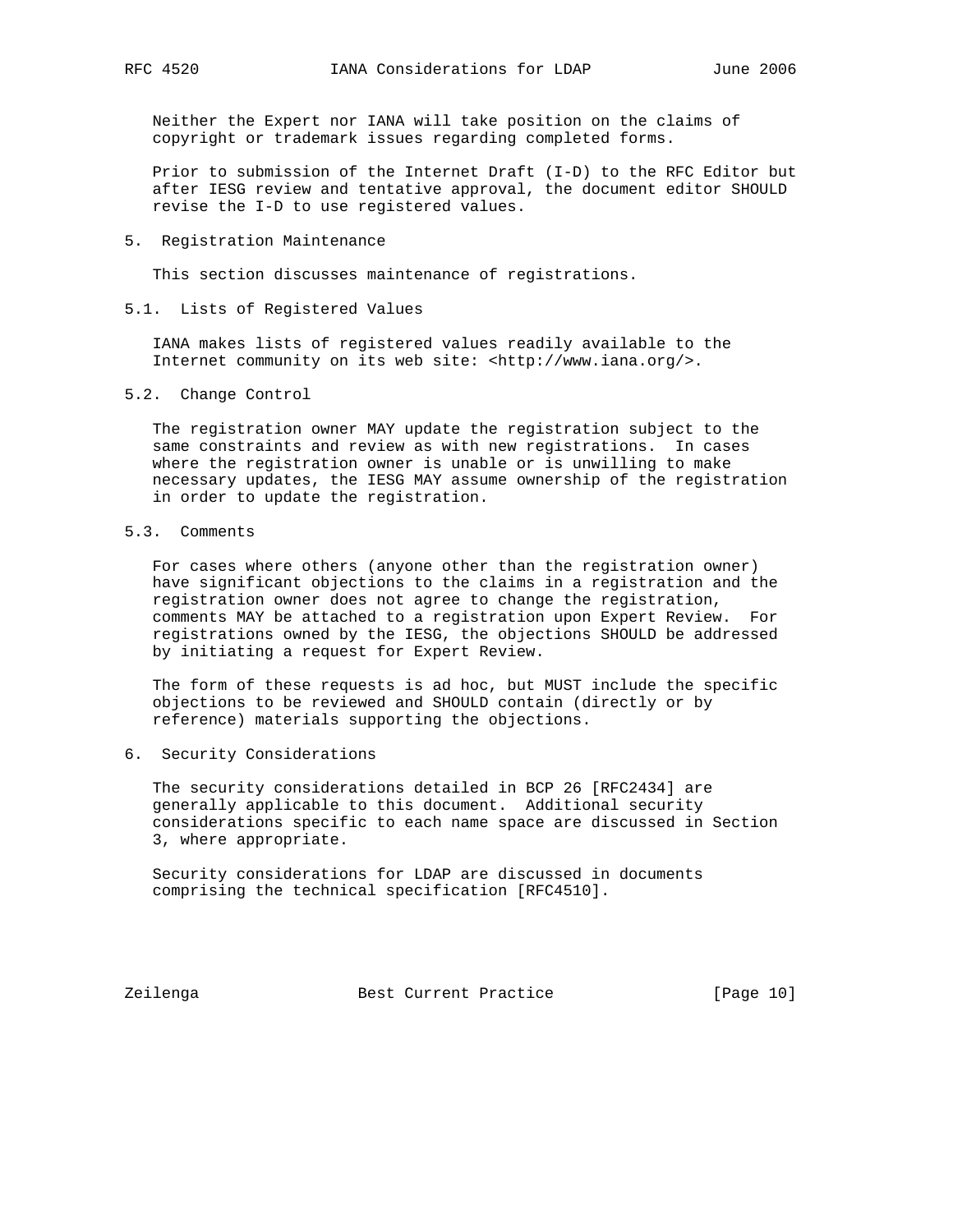7. Acknowledgement

 This document is a product of the IETF LDAP Revision (LDAPBIS) Working Group (WG). This document is a revision of RFC 3383, also a product of the LDAPBIS WG.

 This document includes text borrowed from "Guidelines for Writing an IANA Considerations Section in RFCs" [RFC2434] by Thomas Narten and Harald Alvestrand.

- 8. References
- 8.1. Normative References
	- [RFC2026] Bradner, S., "The Internet Standards Process -- Revision 3", BCP 9, RFC 2026, October 1996.
	- [RFC2119] Bradner, S., "Key words for use in RFCs to Indicate Requirement Levels", BCP 14, RFC 2119, March 1997.
	- [RFC2434] Narten, T. and H. Alvestrand, "Guidelines for Writing an IANA Considerations Section in RFCs", BCP 26, RFC 2434, October 1998.
	- [RFC2578] McCloghrie, K., Perkins, D., and J. Schoenwaelder, "Structure of Management Information Version 2 (SMIv2)", STD 58, RFC 2578, April 1999.
	- [RFC3629] Yergeau, F., "UTF-8, a transformation format of ISO 10646", STD 63, RFC 3629, November 2003.
	- [RFC4234] Crocker, D. and P. Overell, "Augmented BNF for Syntax Specifications: ABNF", RFC 4234, October 2005.
	- [RFC4510] Zeilenga, K., Ed., "Lightweight Directory Access Protocol (LDAP): Technical Specification Road Map", RFC 4510, June 2006.
	- [RFC4511] Sermersheim, J., Ed., "Lightweight Directory Access Protocol (LDAP): The Protocol", RFC 4511, June 2006.
	- [RFC4512] Zeilenga, K., "Lightweight Directory Access Protocol (LDAP): Directory Information Models", RFC 4512, June 2006.
	- [RFC4513] Harrison, R., Ed., "Lightweight Directory Access Protocol (LDAP): Authentication Methods and Security Mechanisms", RFC 4513, June 2006.

Zeilenga Best Current Practice [Page 11]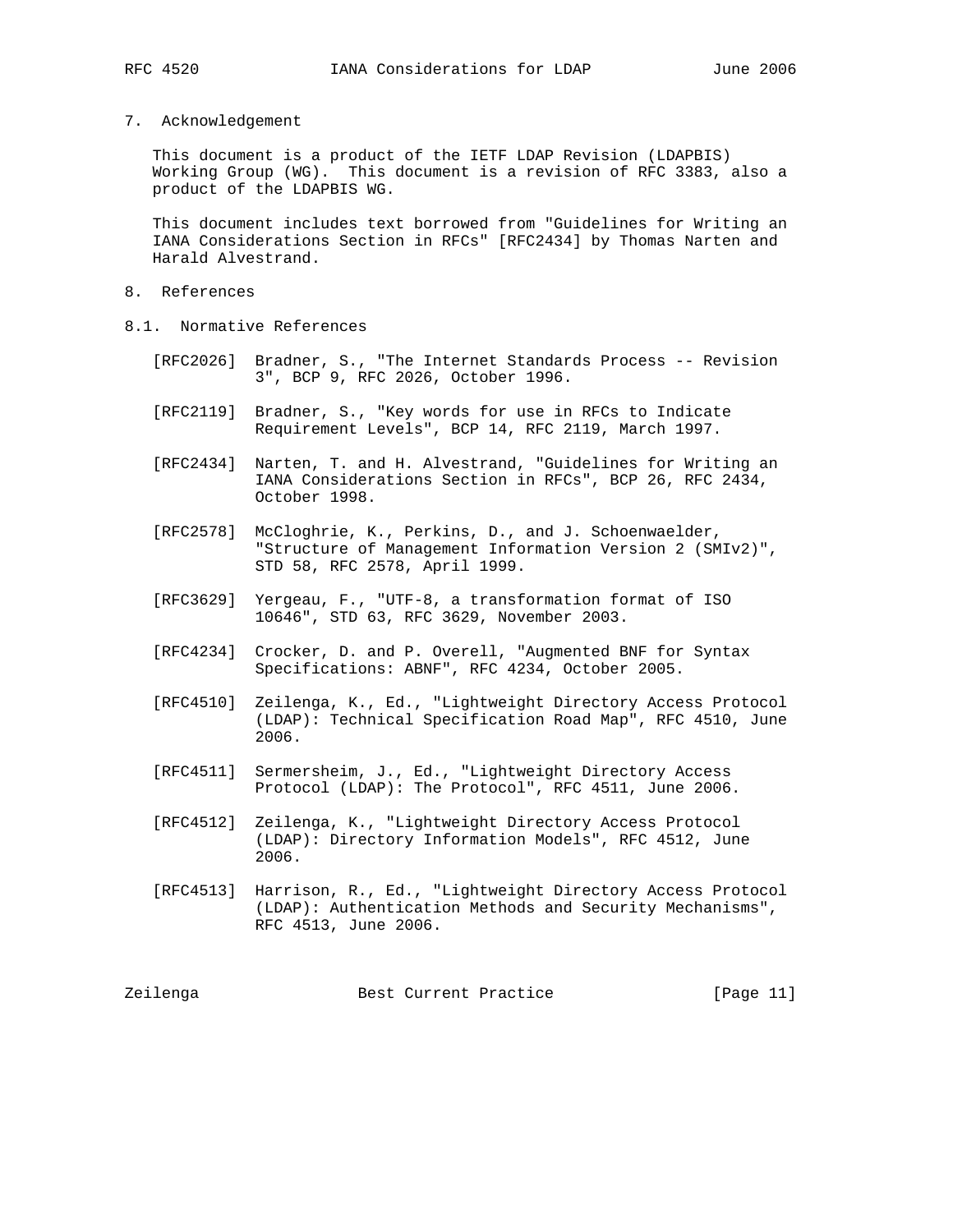- [RFC4516] Smith, M., Ed. and T. Howes, "Lightweight Directory Access Protocol (LDAP): Uniform Resource Locator", RFC 4516, June 2006.
- [Unicode] The Unicode Consortium, "The Unicode Standard, Version 3.2.0" is defined by "The Unicode Standard, Version 3.0" (Reading, MA, Addison-Wesley, 2000. ISBN 0-201-61633-5), as amended by the "Unicode Standard Annex #27: Unicode 3.1" (http://www.unicode.org/reports/tr27/) and by the "Unicode Standard Annex #28: Unicode 3.2" (http://www.unicode.org/reports/tr28/).
- [X.680] International Telecommunication Union Telecommunication Standardization Sector, "Abstract Syntax Notation One (ASN.1) - Specification of Basic Notation", X.680(2002) (also ISO/IEC 8824-1:2002).
- 8.2. Informative References
	- [RFC1779] Kille, S., "A String Representation of Distinguished Names", RFC 1779, March 1995.
	- [RFC3494] Zeilenga, K.,"Lightweight Directory Access Protocol version 2 (LDAPv2) to Historic Status", RFC 3494, March 2003.
	- [RFC4514] Zeilenga, K., Ed., "Lightweight Directory Access Protocol (LDAP): String Representation of Distinguished Names", RFC 4514, June 2006.
	- [RFC4422] Melnikov, A., Ed. and K. Zeilenga, Ed., "Simple Authentication and Security Layer (SASL)", RFC 4422, June 2006.
	- [IANADSN] IANA, "Directory Systems Names", http://www.iana.org/assignments/directory-system-names.

Zeilenga **Best Current Practice** [Page 12]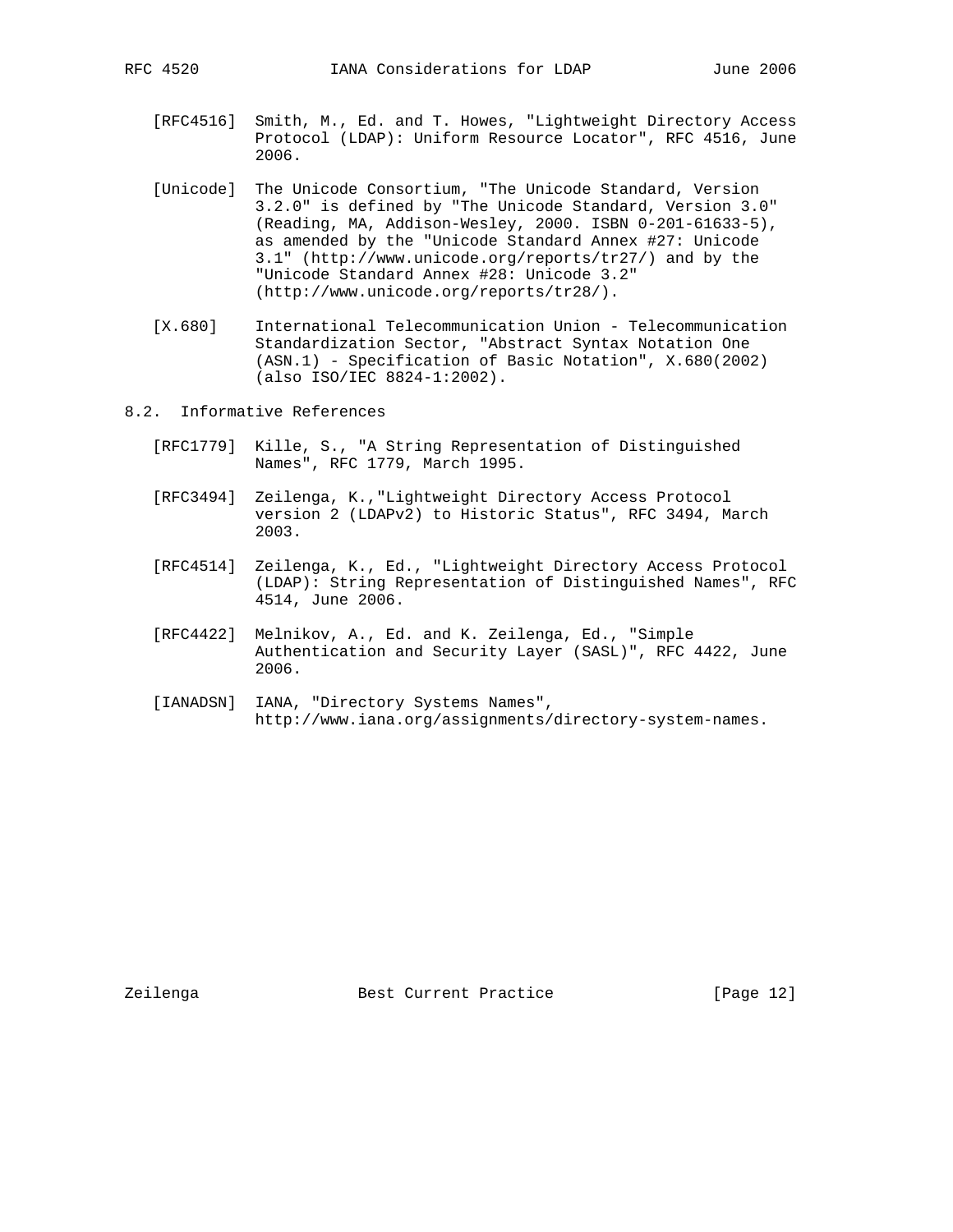Appendix A. Registration Templates

 This appendix provides registration templates for registering new LDAP values. Note that more than one value may be requested by extending the template by listing multiple values, or through use of tables.

A.1. LDAP Object Identifier Registration Template

 Subject: Request for LDAP OID Registration Person & email address to contact for further information: Specification: (I-D) Author/Change Controller: Comments:

(Any comments that the requester deems relevant to the request.)

A.2. LDAP Protocol Mechanism Registration Template

Subject: Request for LDAP Protocol Mechanism Registration

Object Identifier:

Description:

Person & email address to contact for further information:

Usage: (One of Control or Extension or Feature or other)

Specification: (RFC, I-D, URI)

Author/Change Controller:

Comments:

(Any comments that the requester deems relevant to the request.)

Zeilenga **Best Current Practice** [Page 13]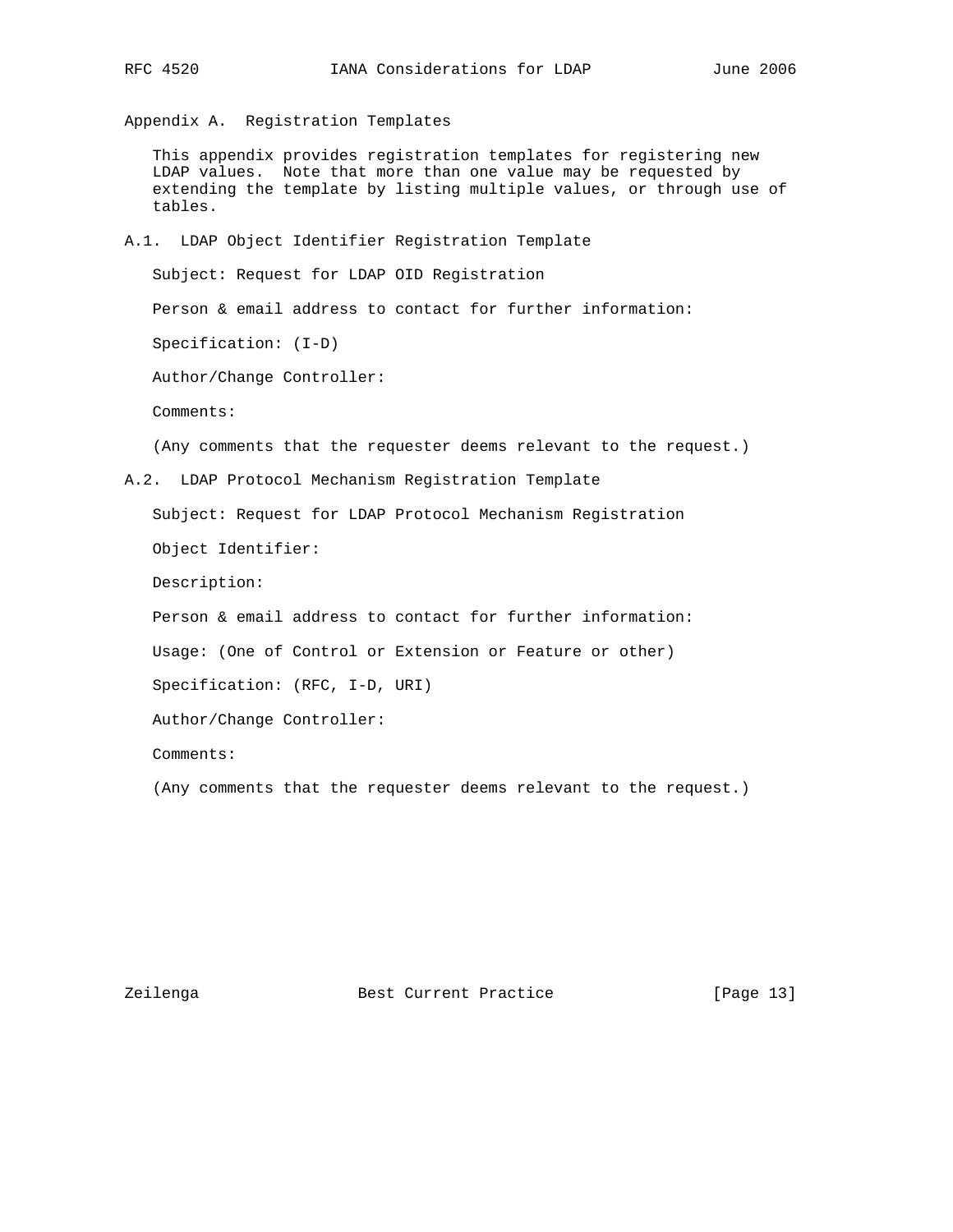A.3. LDAP Syntax Registration Template Subject: Request for LDAP Syntax Registration Object Identifier: Description: Person & email address to contact for further information: Specification: (RFC, I-D, URI) Author/Change Controller: Comments: (Any comments that the requester deems relevant to the request.) A.4. LDAP Descriptor Registration Template Subject: Request for LDAP Descriptor Registration Descriptor (short name): Object Identifier: Person & email address to contact for further information: Usage: (One of administrative role, attribute type, matching rule, name form, object class, URL extension, or other) Specification: (RFC, I-D, URI) Author/Change Controller: Comments:

(Any comments that the requester deems relevant to the request.)

Zeilenga **Best Current Practice** [Page 14]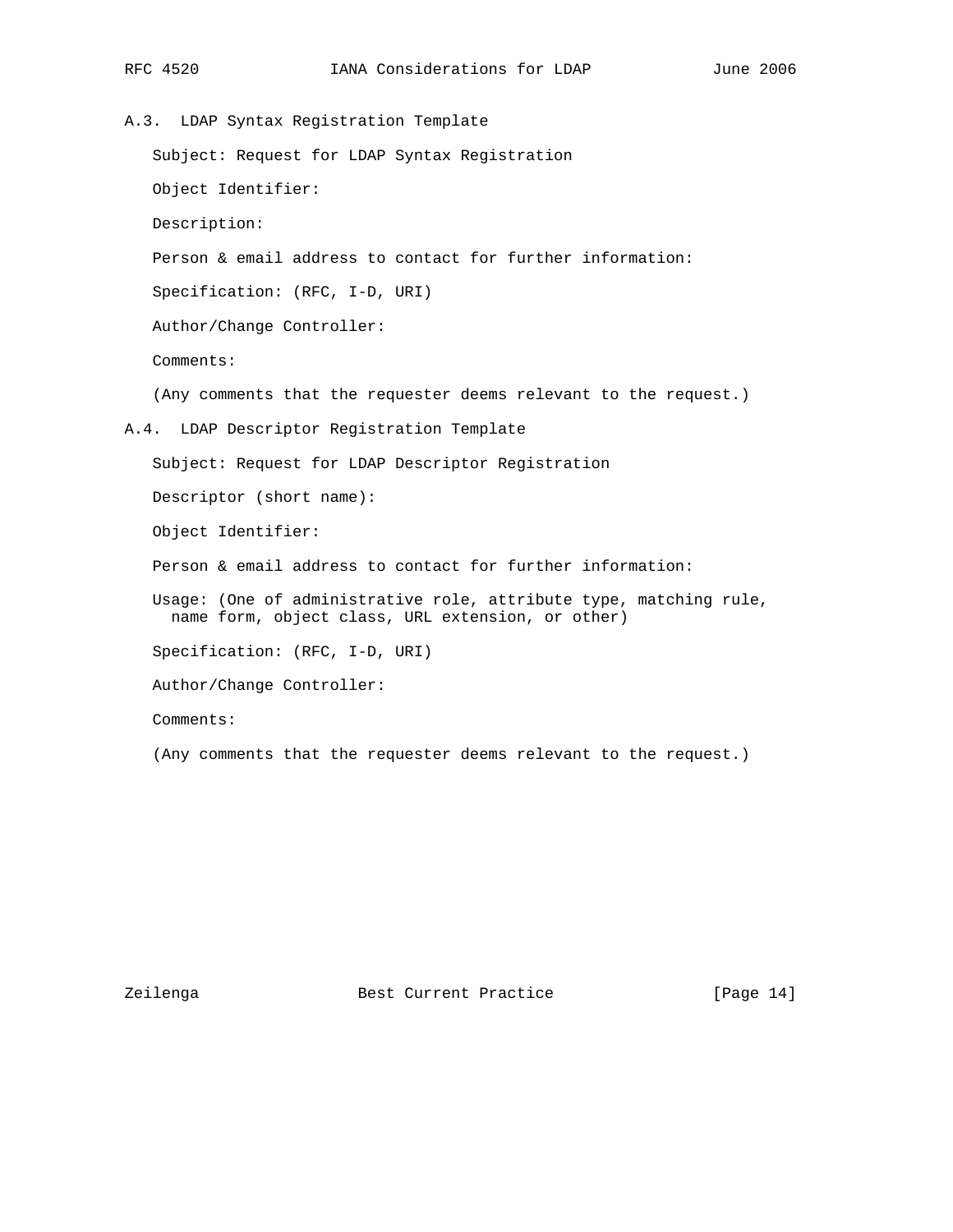A.5. LDAP Attribute Description Option Registration Template Subject: Request for LDAP Attribute Description Option Registration Option Name: Family of Options: (YES or NO) Person & email address to contact for further information: Specification: (RFC, I-D, URI) Author/Change Controller: Comments: (Any comments that the requester deems relevant to the request.) A.6. LDAP Message Type Registration Template Subject: Request for LDAP Message Type Registration LDAP Message Name: Person & email address to contact for further information: Specification: (Approved I-D) Comments: (Any comments that the requester deems relevant to the request.) A.7. LDAP Authentication Method Registration Template Subject: Request for LDAP Authentication Method Registration Authentication Method Name: Person & email address to contact for further information: Specification: (RFC, I-D, URI) Intended Usage: (One of COMMON, LIMITED-USE, OBSOLETE) Author/Change Controller: Comments: (Any comments that the requester deems relevant to the request.)

Zeilenga **Best Current Practice** [Page 15]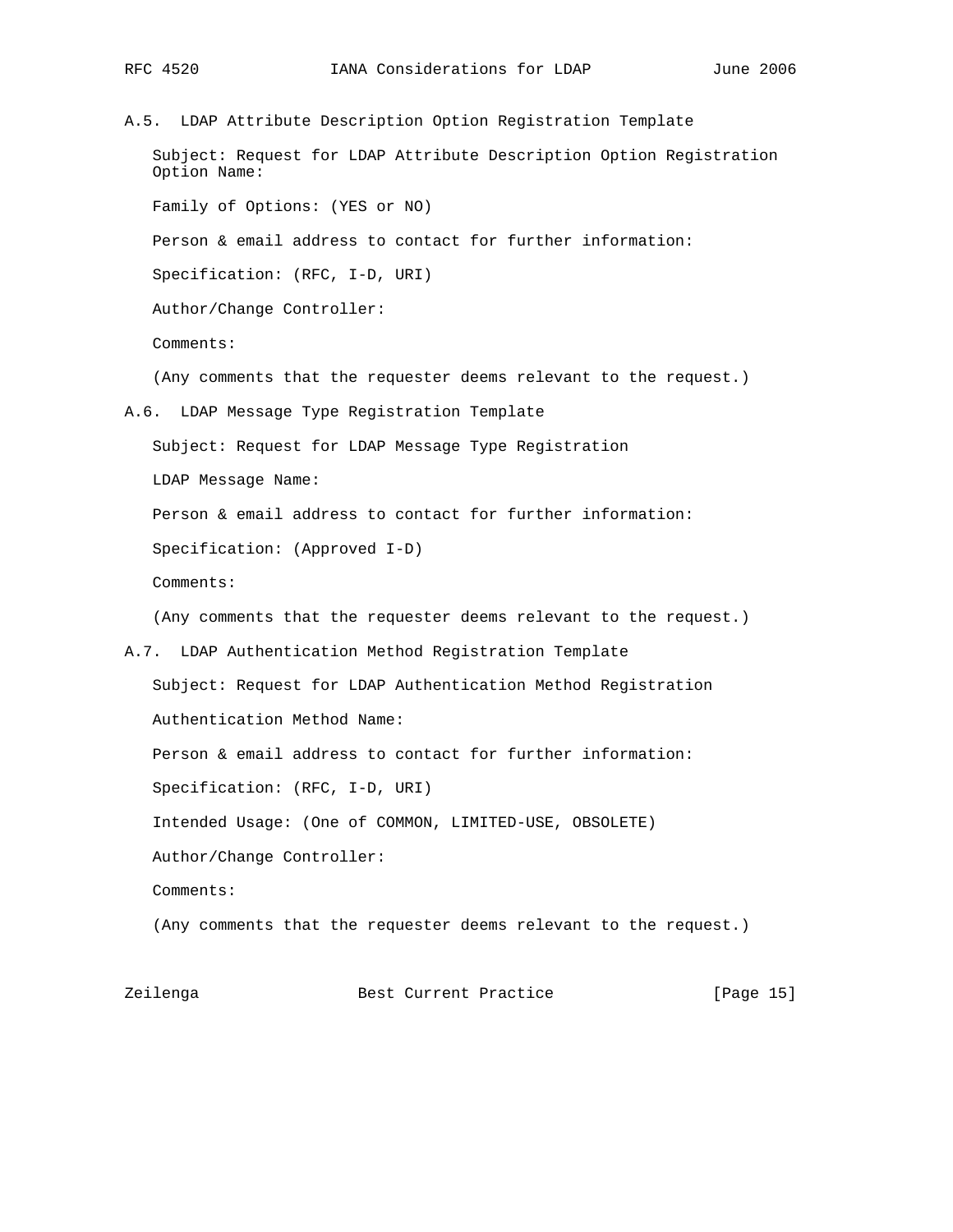A.8. LDAP Result Code Registration Template Subject: Request for LDAP Result Code Registration Result Code Name: Person & email address to contact for further information: Specification: (RFC, I-D, URI) Author/Change Controller: Comments: (Any comments that the requester deems relevant to the request.) A.8. LDAP Search Scope Registration Template Subject: Request for LDAP Search Scope Registration Search Scope Name: Filter Scope String: Person & email address to contact for further information: Specification: (RFC, I-D, URI) Author/Change Controller: Comments:

(Any comments that the requester deems relevant to the request.)

Zeilenga **Best Current Practice** [Page 16]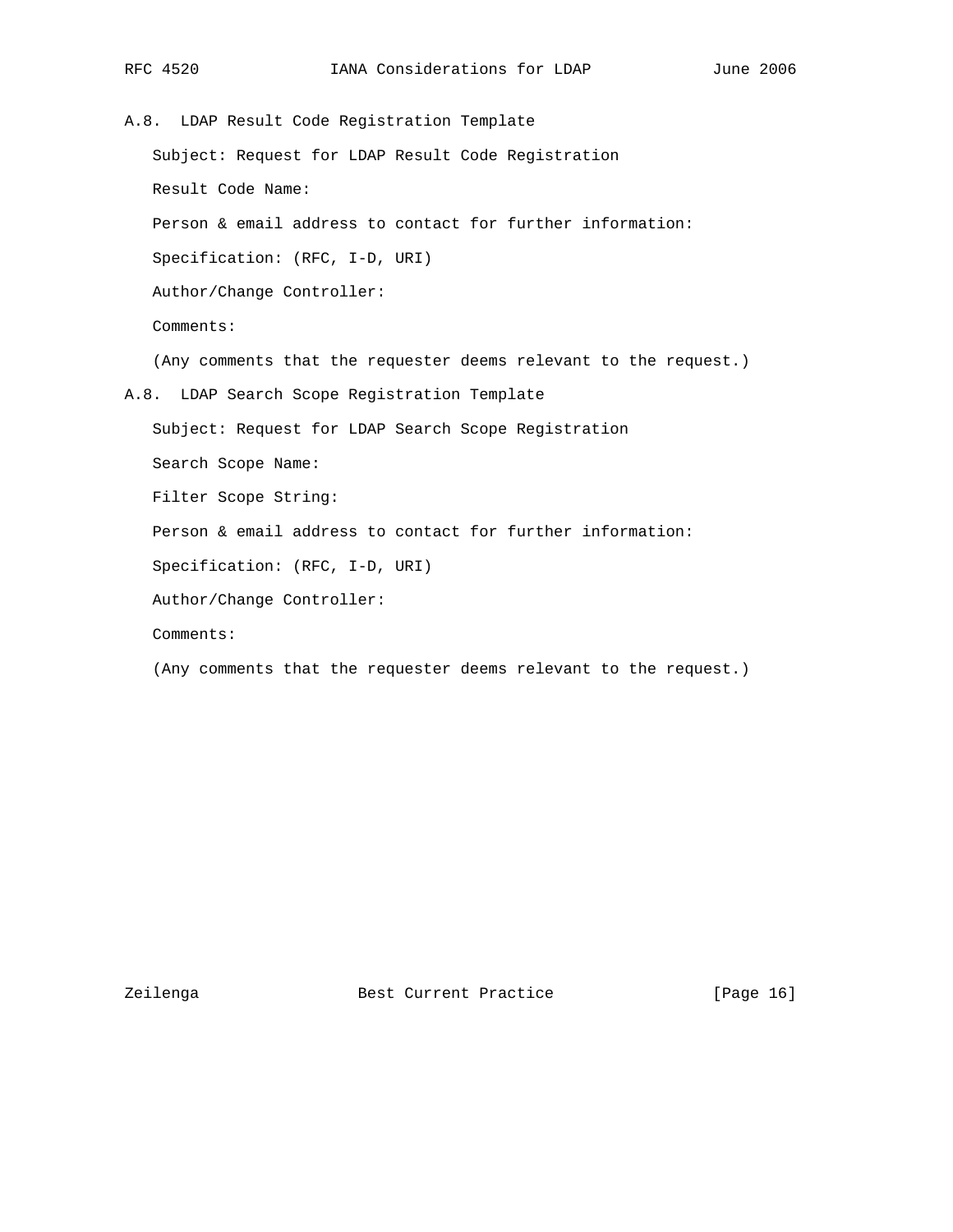A.9. LDAP Filter Choice Registration Template Subject: Request for LDAP Filter Choice Registration Filter Choice Name: Person & email address to contact for further information: Specification: (RFC, I-D, URI) Author/Change Controller: Comments: (Any comments that the requester deems relevant to the request.) A.10. LDAP ModifyRequest Operation Registration Template Subject: Request for LDAP ModifyRequest Operation Registration

ModifyRequest Operation Name:

Person & email address to contact for further information:

Specification: (RFC, I-D, URI)

Author/Change Controller:

Comments:

(Any comments that the requester deems relevant to the request.)

Appendix B. Changes since RFC 3383

 This informative appendix provides a summary of changes made since RFC 3383.

- Object Identifier Descriptors practices were updated to require all descriptors defined in RFCs to be registered and recommending all other descriptors (excepting those in private-use name space) be registered. Additionally, all requests for multiple registrations of the same descriptor are now subject to Expert Review.
- Protocol Mechanisms practices were updated to include values of the 'supportedFeatures' attribute type.

Zeilenga Best Current Practice [Page 17]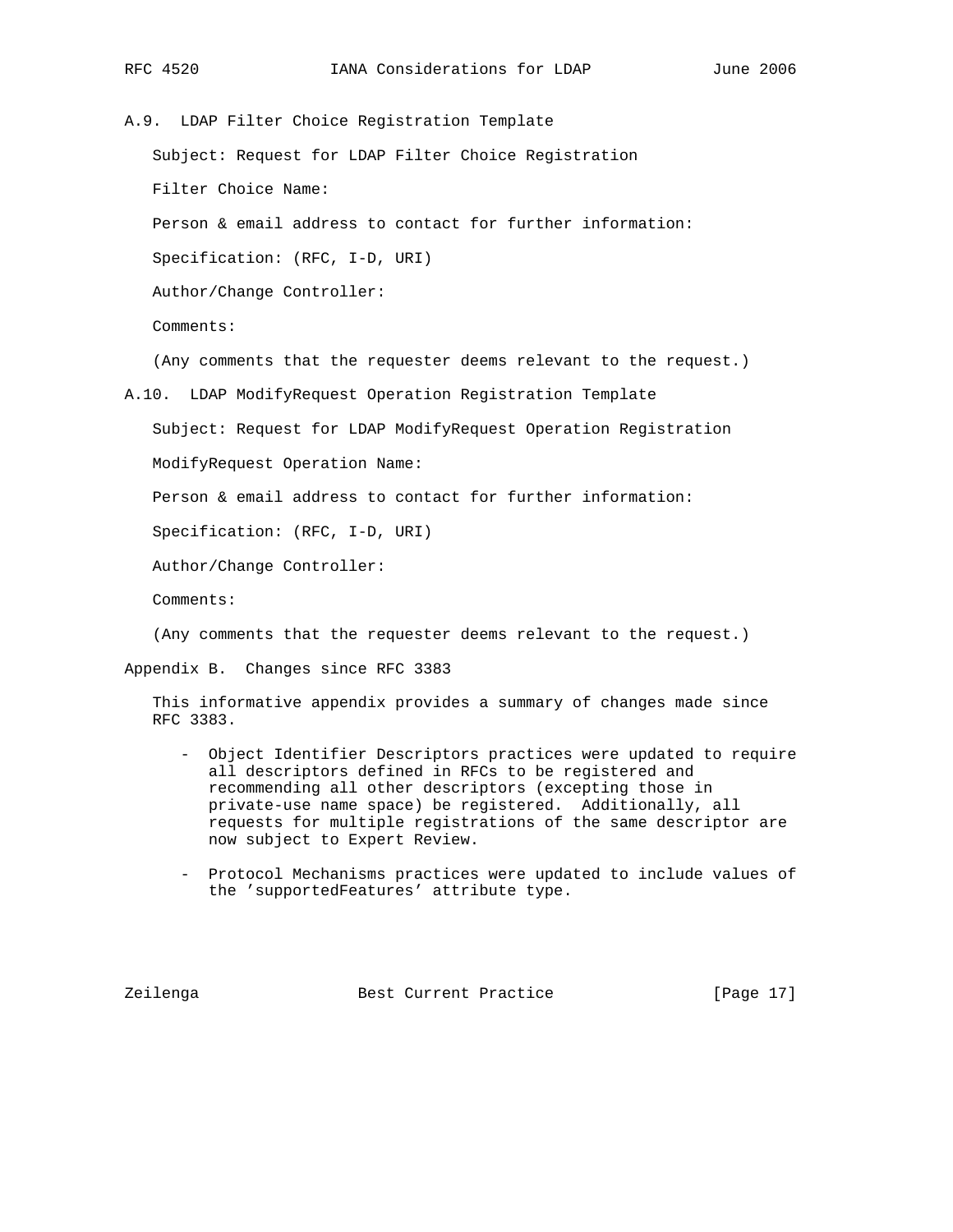- LDAP Syntax, Search Scope, Filter Choice, ModifyRequest operation, and authzId prefixes registries were added.
- References to RFCs comprising the LDAP technical specifications have been updated to latest revisions.
- References to ISO 10646 have been replaced with [Unicode].
- The "Assigned Values" appendix providing initial registry values was removed.
- Numerous editorial changes were made.

# Author's Address

 Kurt D. Zeilenga OpenLDAP Foundation

EMail: Kurt@OpenLDAP.org

Zeilenga **Best Current Practice** [Page 18]